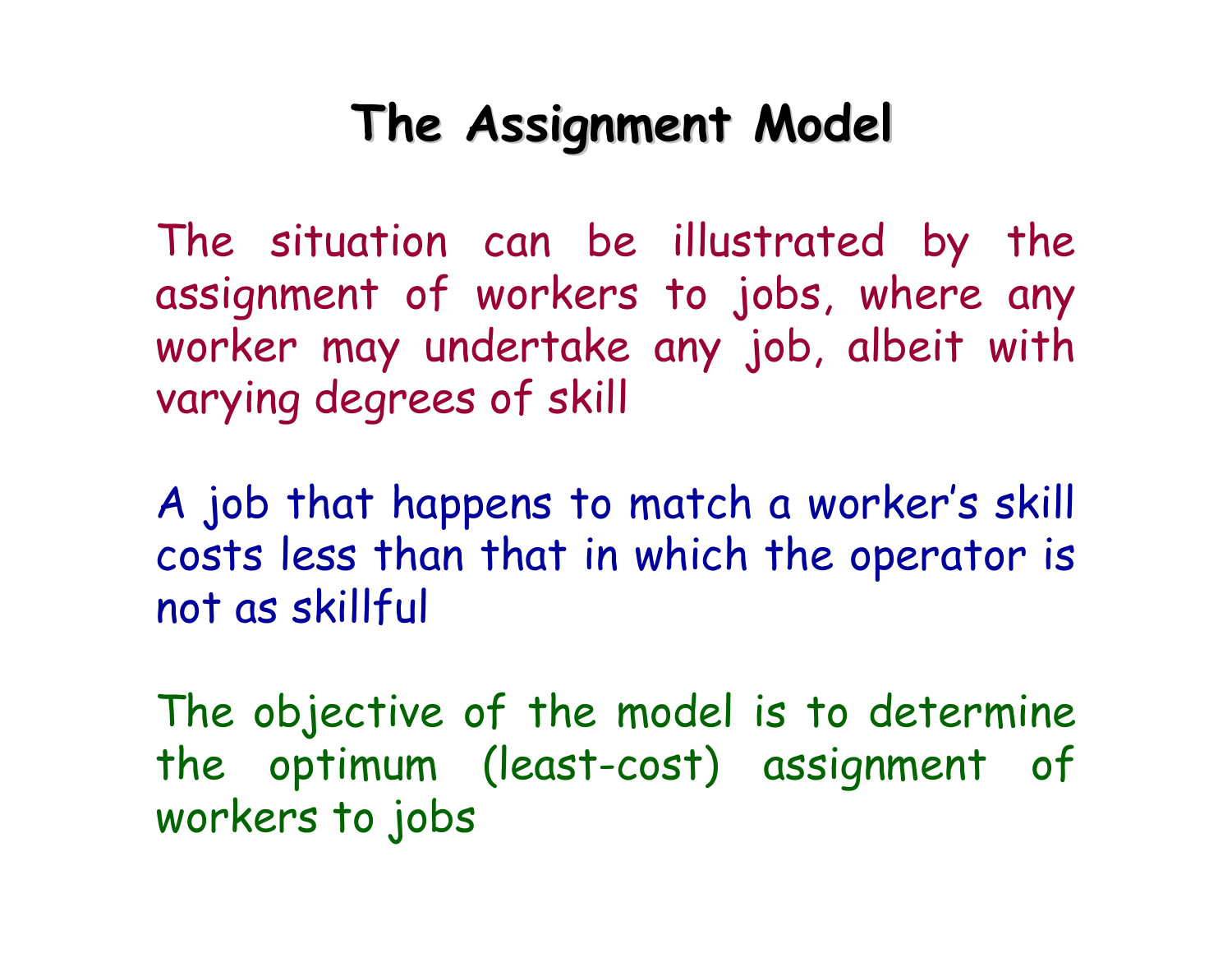The general assignment model with n workers and *n* jobs

The element  $c_{ij}$  represents the cost of assigning worker i to job j

If  $\#$ workers !=  $\#$ jobs, add fictitious workers or fictitious jobs to make them equal

| $C_{11}$ , $C_{12}$ , $C_{13}$ , $C_{14}$ ,             |  |  |  | $c_{1n}$ |                  |
|---------------------------------------------------------|--|--|--|----------|------------------|
| $C_{21}, C_{22}, C_{23}, C_{24},$                       |  |  |  |          | $c_{2n}$         |
|                                                         |  |  |  |          |                  |
|                                                         |  |  |  |          | $\ddot{\bullet}$ |
|                                                         |  |  |  |          |                  |
| $c_{nn}$<br>$C_{n1}$ , $C_{n2}$ , $C_{n3}$ , $C_{n4}$ , |  |  |  |          |                  |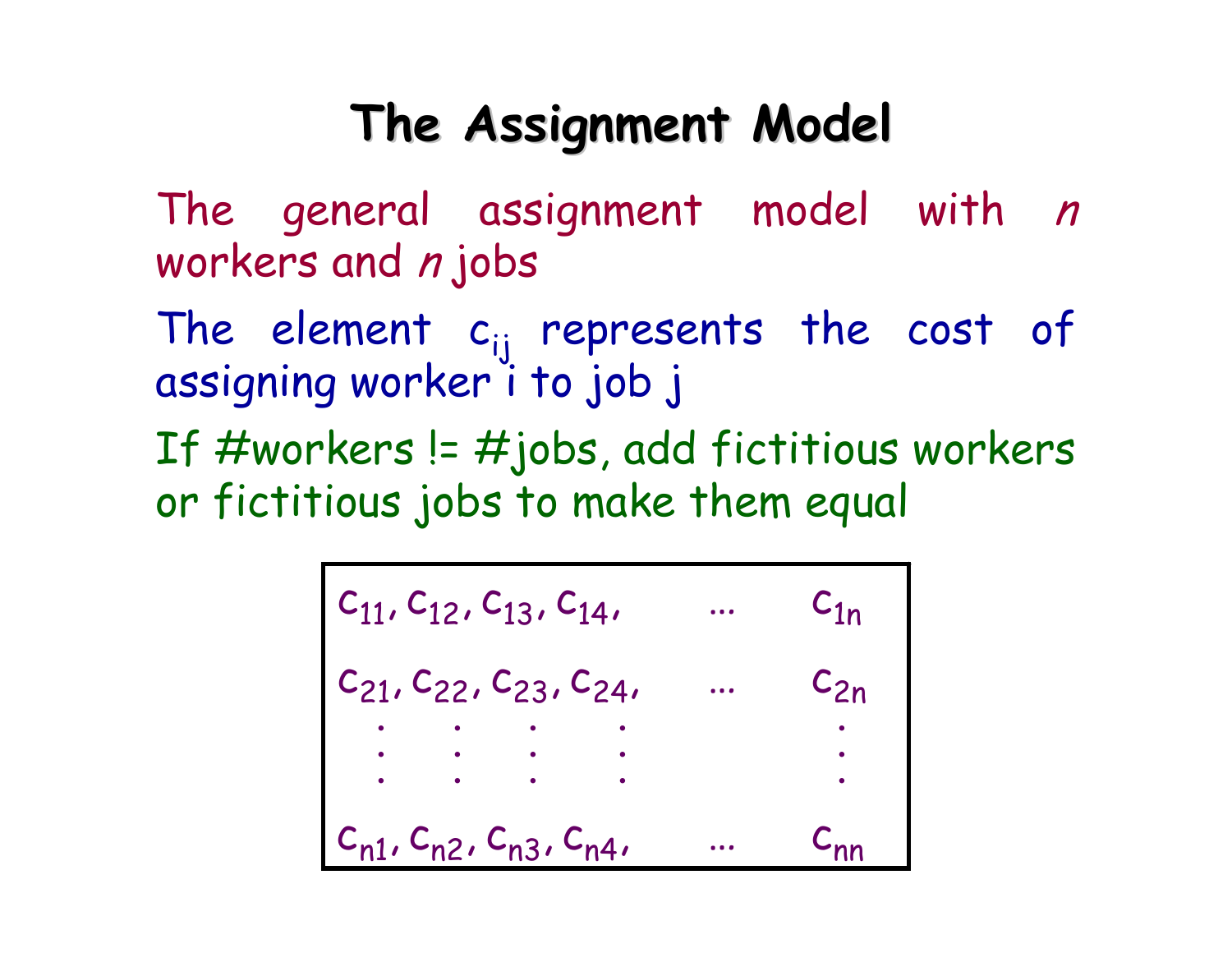The assignment model is a special case of the transportation model

- Workers represent sources
- Jobs represent destinations
- Supply at each source = 1
- Demand at each destination = 1
- The cost of transporting each worker is  $c_{ii}$

As all supplies and demands are 1, can be solved in a simpler way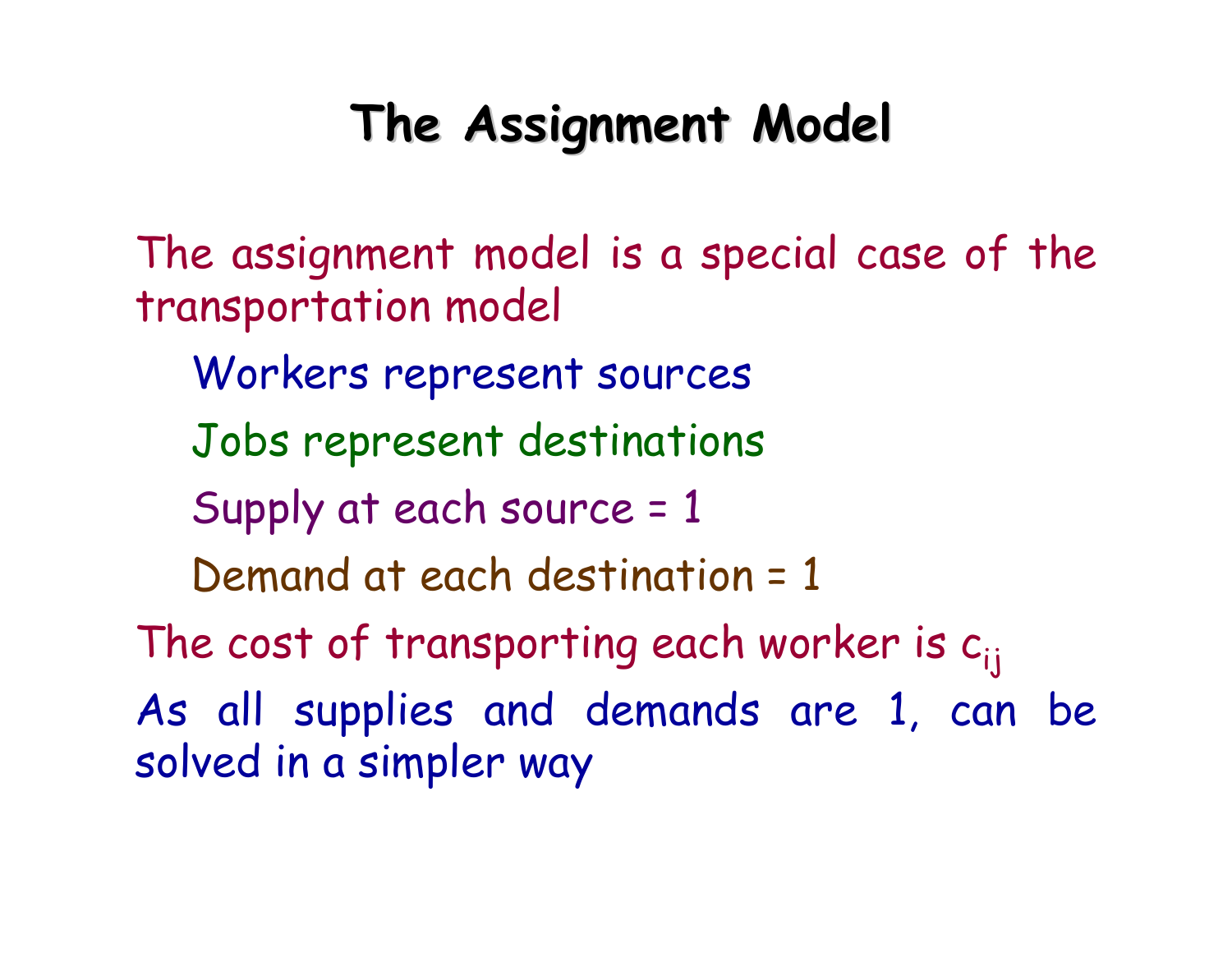Three children, John, Karen, and Tim, want to earn some pocket money Their father has chosen three chores: mowing the lawn painting the garage washing the family cars To avoid arguments, he asks them to submit (secret) bids for what they feel was a fair pay for each of the three chores.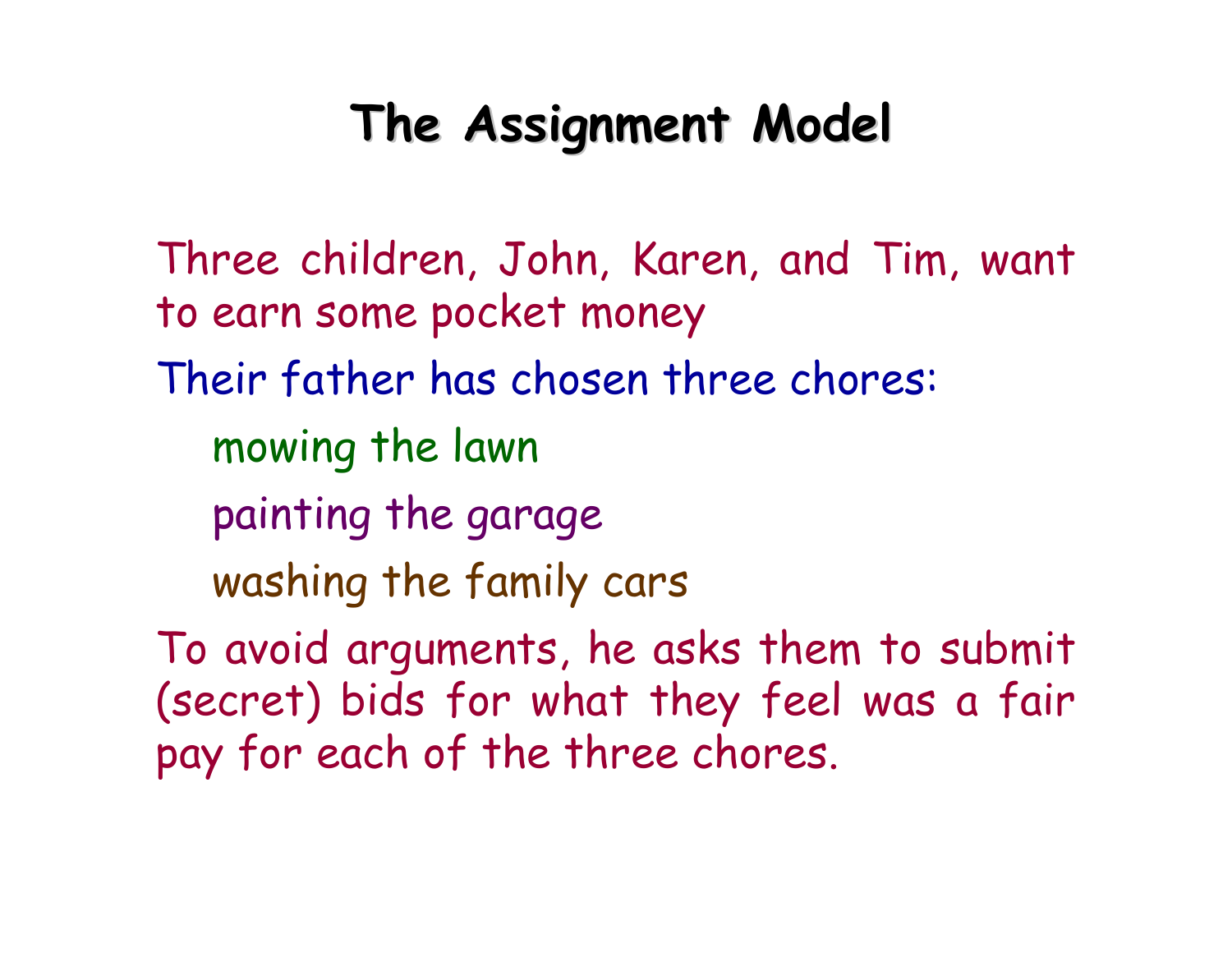#### The bids he receives are

|       | Mow  | Paint | Wash |
|-------|------|-------|------|
| John  | \$15 | \$10  | \$9  |
| Karen | \$9  | \$15  | \$10 |
| Tim   | \$10 | \$12  | \$8  |

How do we assign the chores ?

Solve this special instance of the transportation model using the Hungarian method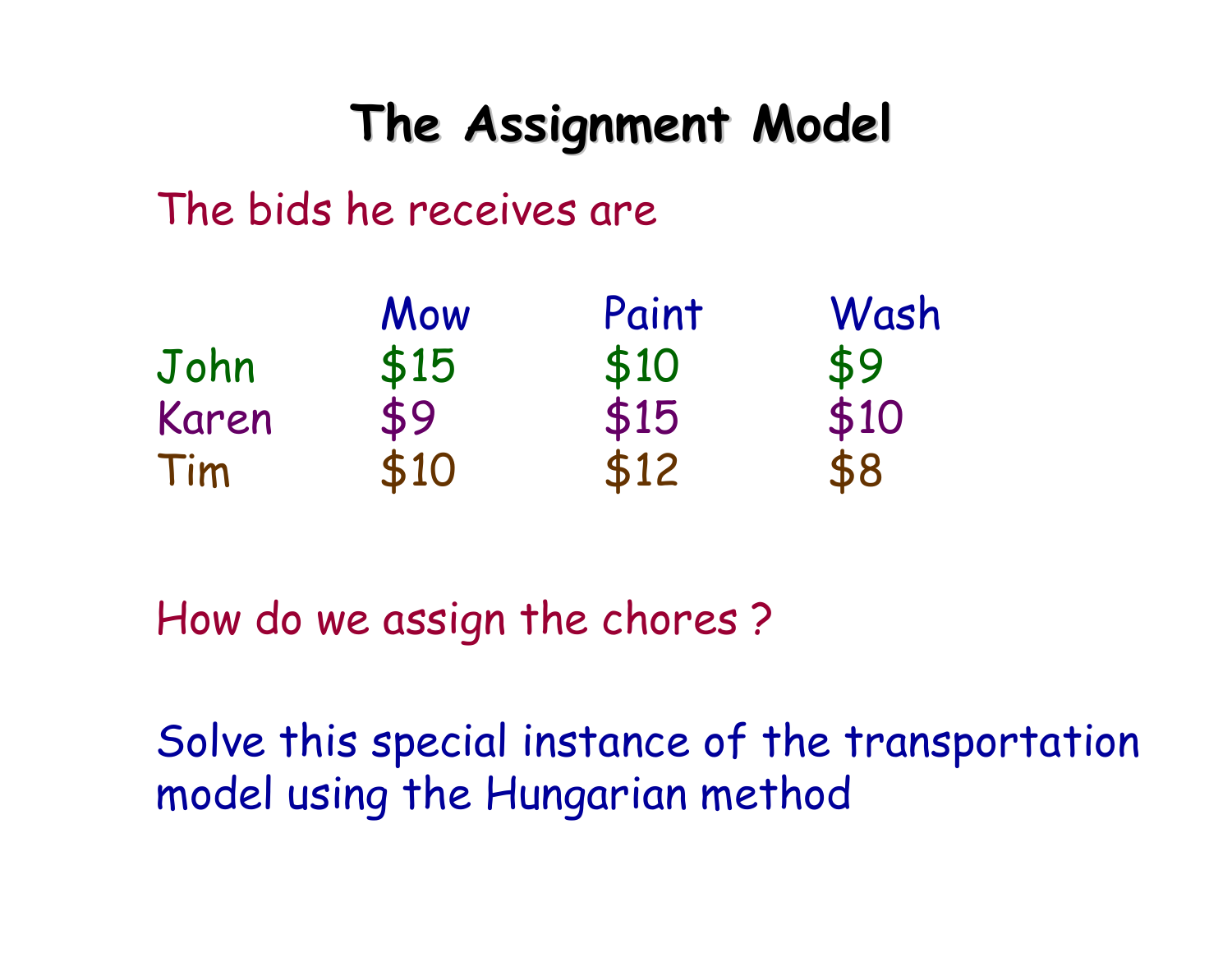Step 1. For the original cost matrix, identify each row's minimum, and subtract it from all the entries of the row

Step 2. For the matrix resulting from step 1, identify each column's minimum, and sub tract it from all the entries of the column

Step 3. Identify the optimal assignment as the one associated with the zero elements of the matrix obtained in step 2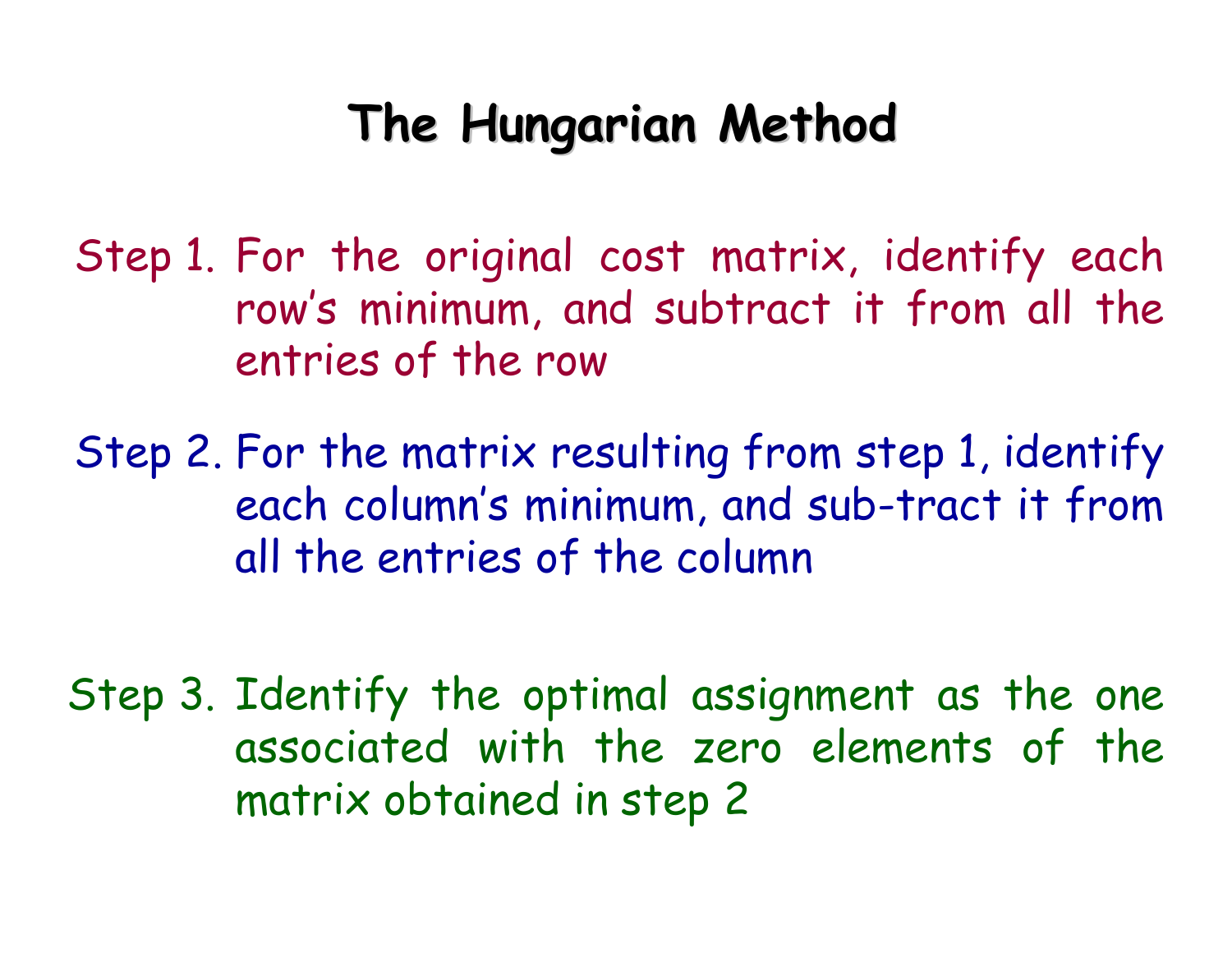#### Compute the row minimum for each row

|       | Mow  | Paint | Wash | min |
|-------|------|-------|------|-----|
| John  | \$15 | \$10  | \$9  | \$9 |
| Karen | \$9  | \$15  | \$10 | \$9 |
| Tim   | \$10 | \$12  | \$8  | \$8 |

Subtract the minimum from each respective row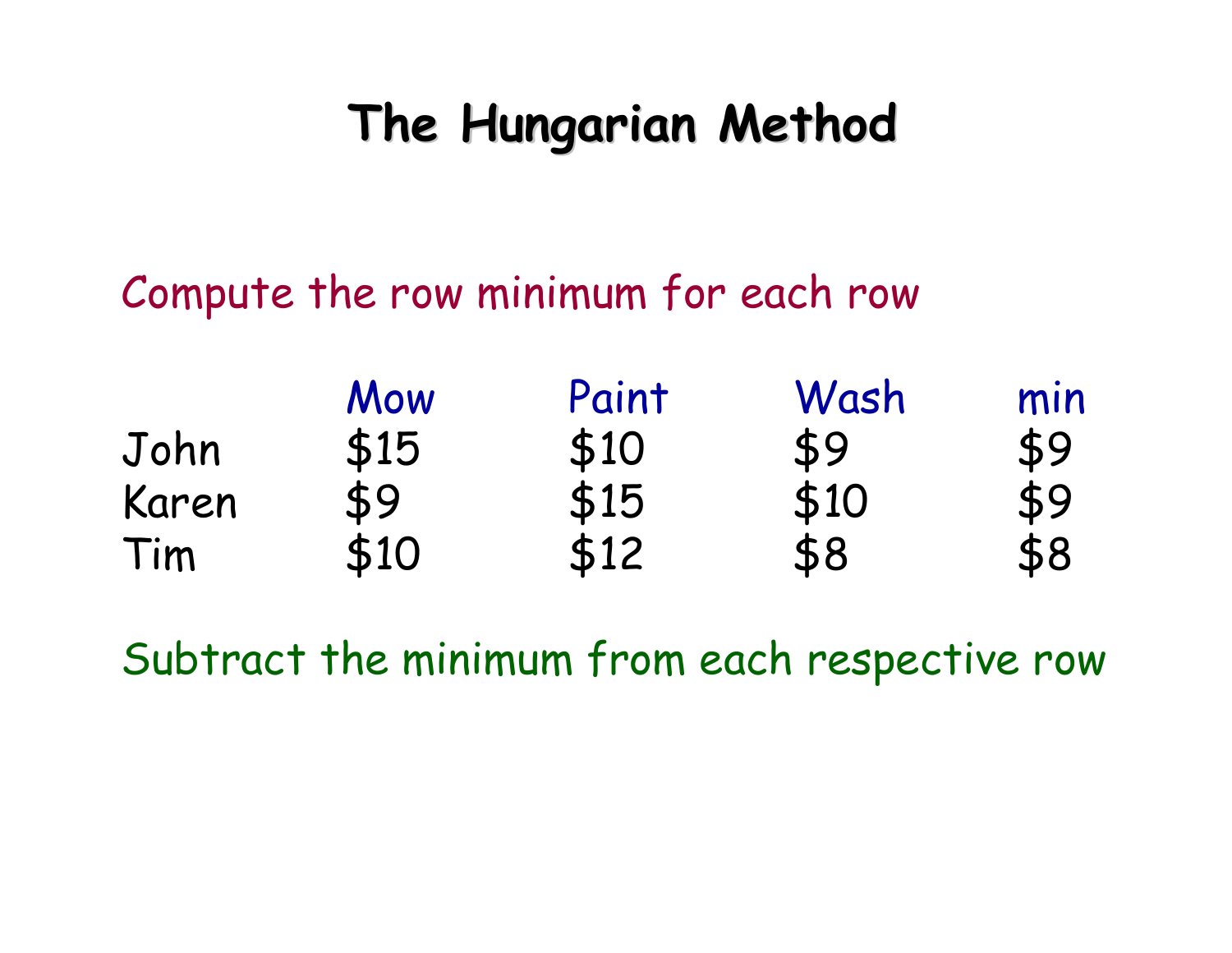### Compute the row minimum for each row

|       | Mow | Paint | Wash | min |
|-------|-----|-------|------|-----|
| John  | \$6 | \$1   | \$0  | \$9 |
| Karen | \$0 | \$6   | \$1  | \$9 |
| Tim   | \$2 | \$4   | \$0  | \$8 |

Subtract the minimum from each respective row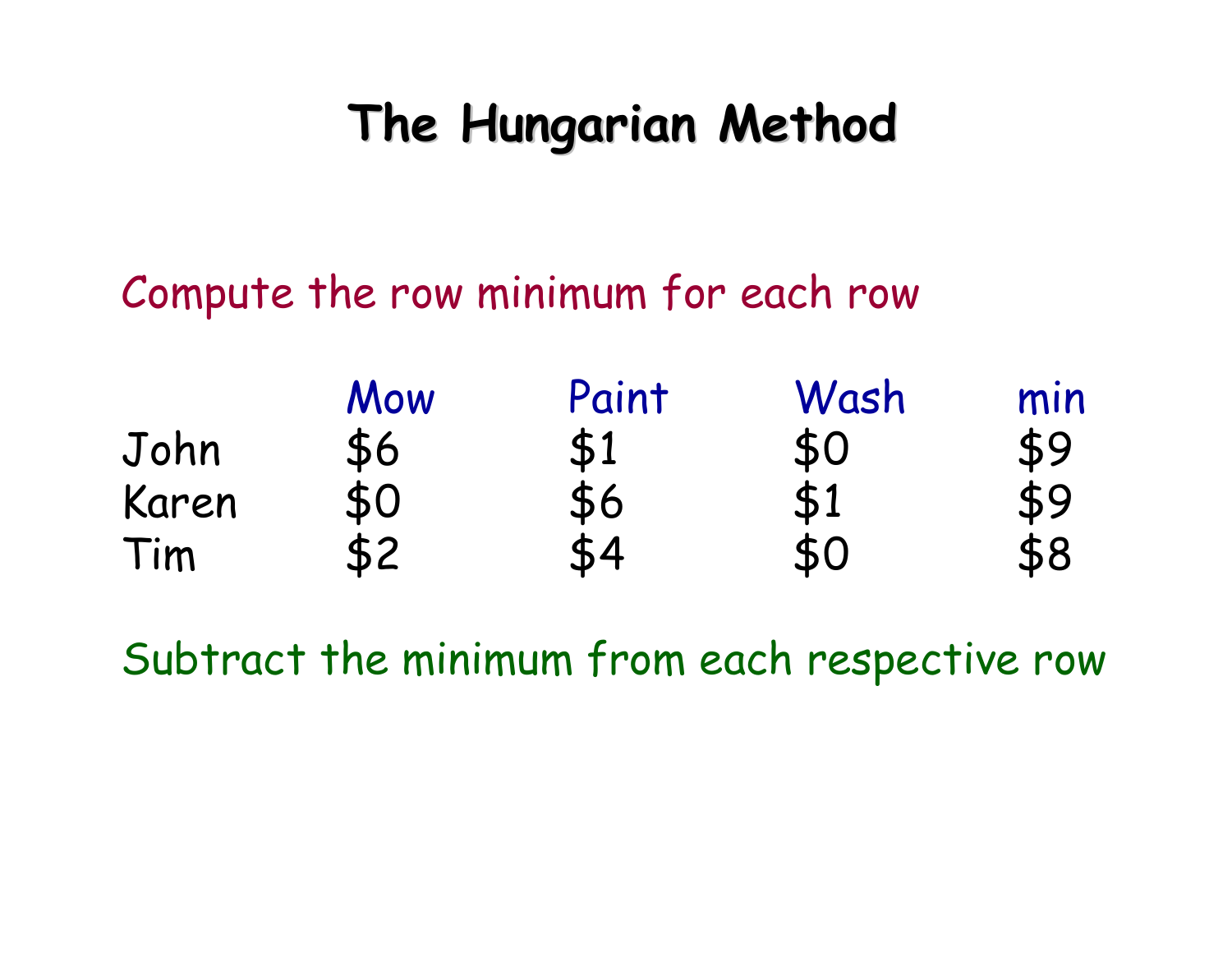Compute the column minimum for each column

| John<br>Karen<br>Tim | Mow<br>\$6<br>\$0<br>$\overline{\textbf{52}}$ | Paint<br>\$1<br>\$64 | Wash<br>\$0<br>\$1<br>\$0 |
|----------------------|-----------------------------------------------|----------------------|---------------------------|
| min                  | \$0                                           | \$1                  | \$0                       |
|                      |                                               |                      |                           |

Subtract the minimum from each respective column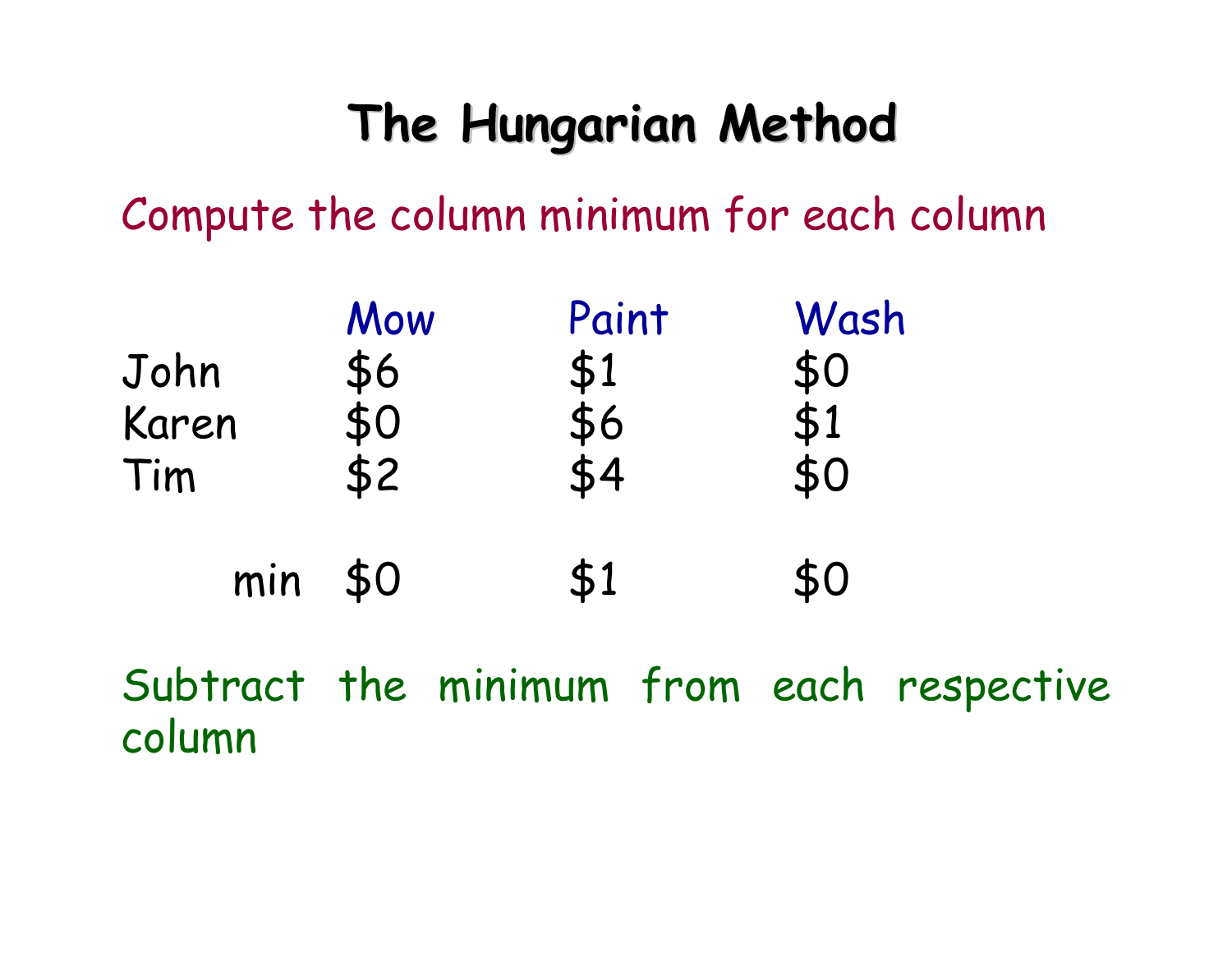Compute the column minimum for each column

| John<br>Karen<br>Tim | Mow<br>\$6<br>\$0<br>$\overline{52}$ | Paint<br><u>\$0</u><br>\$5<br>\$3 | Wash<br>\$0<br>$\overline{51}$<br>\$0 |
|----------------------|--------------------------------------|-----------------------------------|---------------------------------------|
| min                  | \$0                                  | \$1                               | \$0                                   |

Underlined zeroes give optimal assignment Jon - paint, Karen - mow, Tim - wash Cost is  $$9 + $10 + $8 = $27$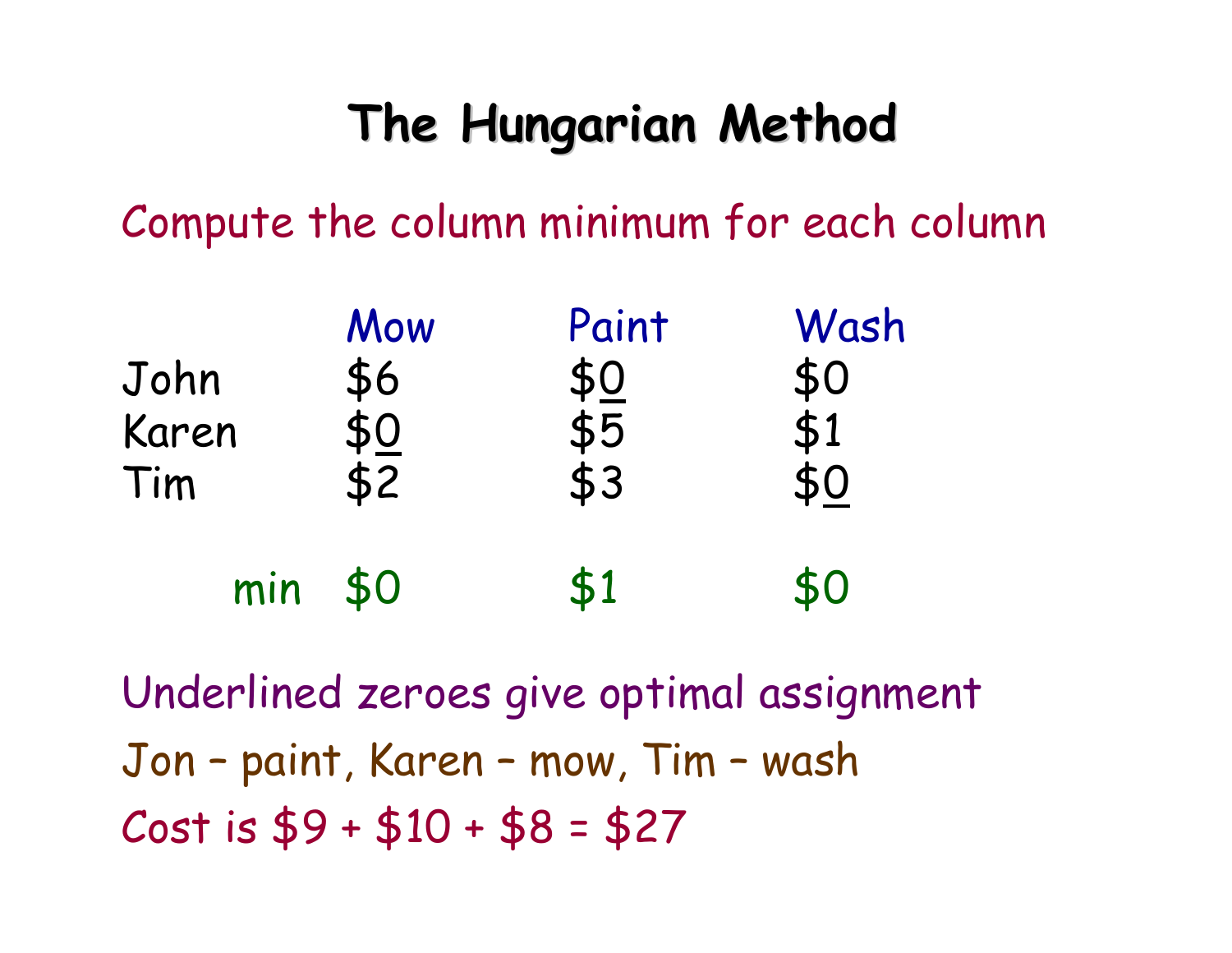Suppose we had 4 children and 4 chores:

|                |     | $\overline{2}$ | 3           |            |
|----------------|-----|----------------|-------------|------------|
|                | \$1 |                |             |            |
|                | \$9 | \$4<br>\$7     | \$6<br>\$10 | \$3<br>\$9 |
| $\overline{3}$ | \$4 | \$5            | \$11        | \$7        |
|                | \$8 | \$7            | \$8         | \$5        |

Row minima are \$1, \$7, \$4, \$5 - subtract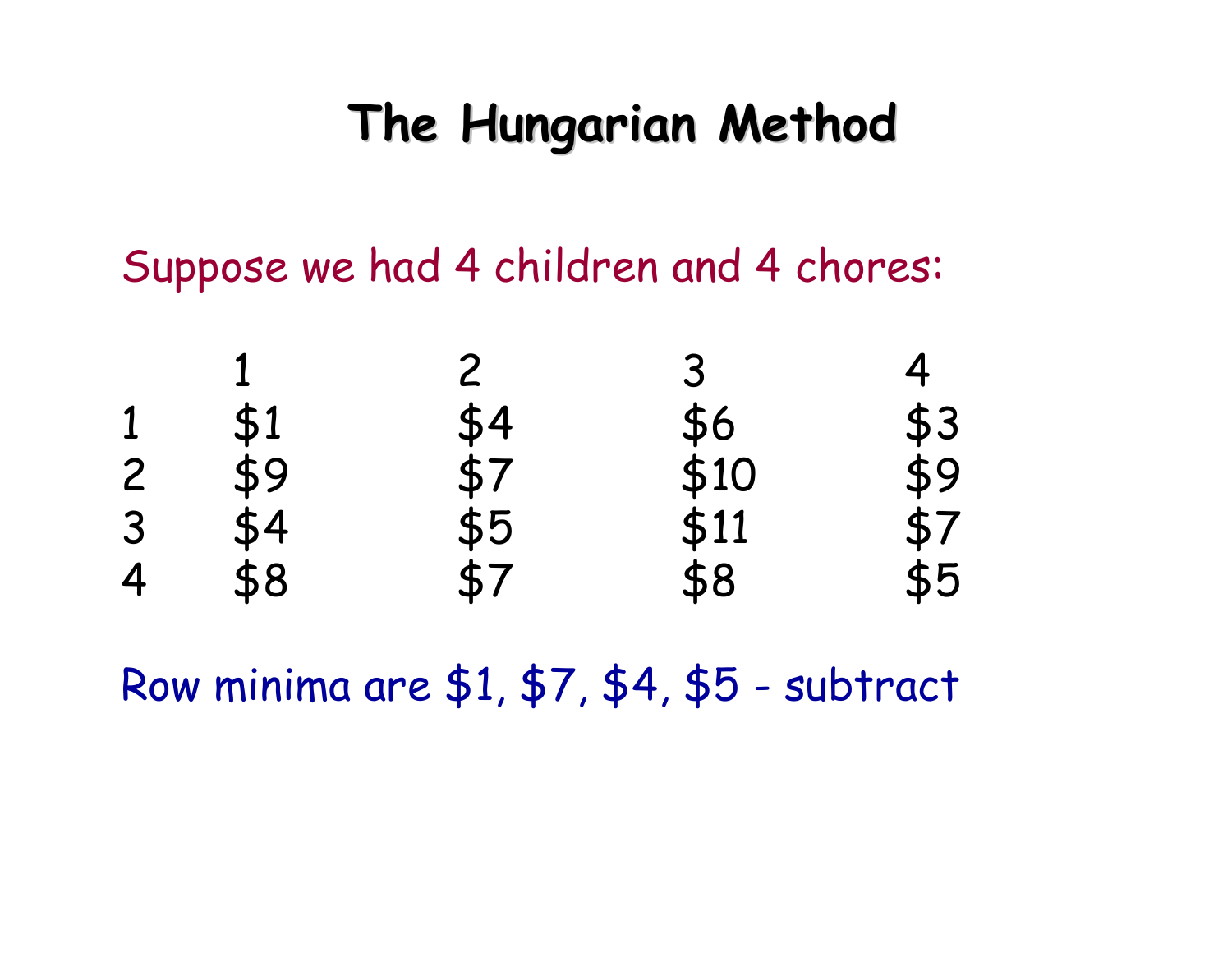Suppose we had 4 children and 4 chores:

|                |            | $\overline{2}$ | $\mathbf{3}$ |        |
|----------------|------------|----------------|--------------|--------|
|                |            |                |              | \$\$23 |
| $\overline{2}$ | \$0<br>\$2 | \$30<br>\$01   | $$5$<br>$$3$ |        |
| 3              | \$0        |                | \$7          |        |
|                | \$3        | \$2            | \$3          | \$0    |

Column minima are \$0, \$0, \$3, \$0 - subtract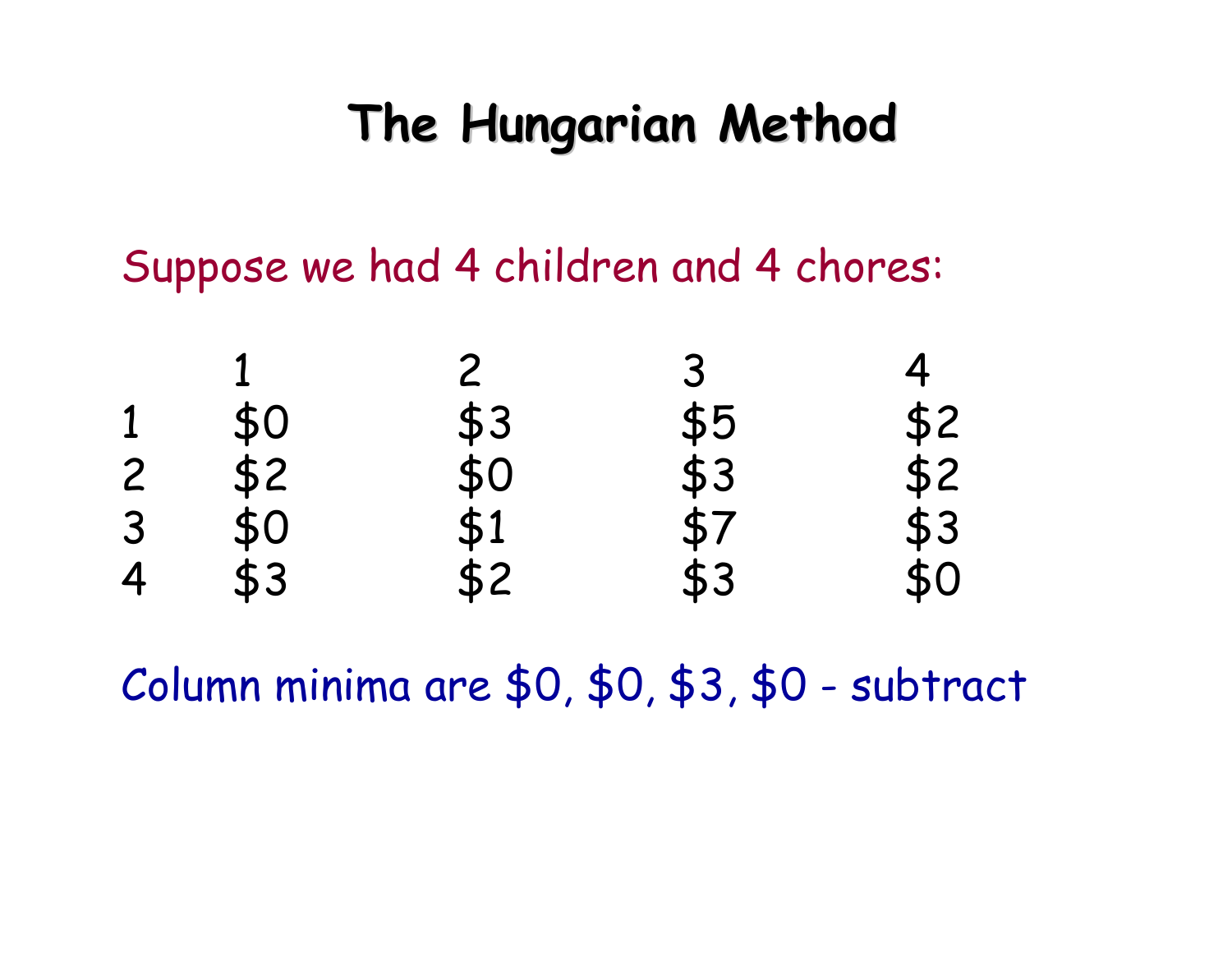Suppose we had 4 children and 4 chores:

|                |            | $\overline{c}$           | $\mathbf{3}$                           |                         |
|----------------|------------|--------------------------|----------------------------------------|-------------------------|
|                |            |                          |                                        |                         |
| $\mathsf{S}$   | \$0<br>\$2 | <b>\$\$01<br/>\$\$12</b> | \$<br>\$<br>\$<br>\$<br>\$<br>\$<br>\$ | \$\$\$3<br>\$\$3<br>\$0 |
| $\overline{3}$ | \$0        |                          |                                        |                         |
|                | \$3        |                          |                                        |                         |

Is there an optimal assignment ?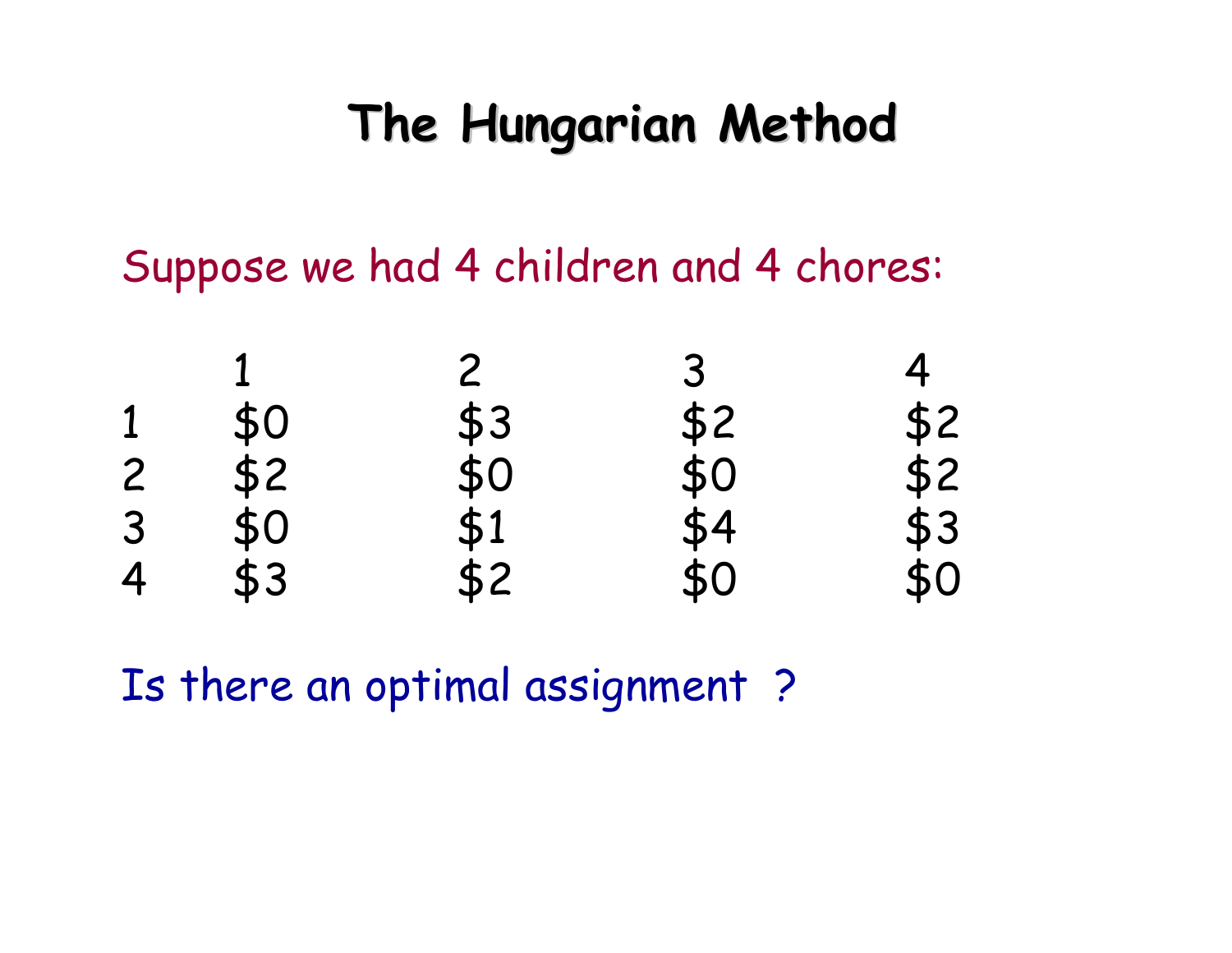Add the following step to the procedure: Step 2a.

- If no feasible assignment can be secured from steps 1 and 2,
- Draw the *minimum* number of straight lines in the last reduced matrix that will cover all the zero entries (i)
- add it to every element at the intersection of two lines (ii) Select the *smallest* uncovered element; subtract it from every uncovered element;
- (iii) If no feasible assignment can be found, repeat step 2a. Otherwise, go to step 3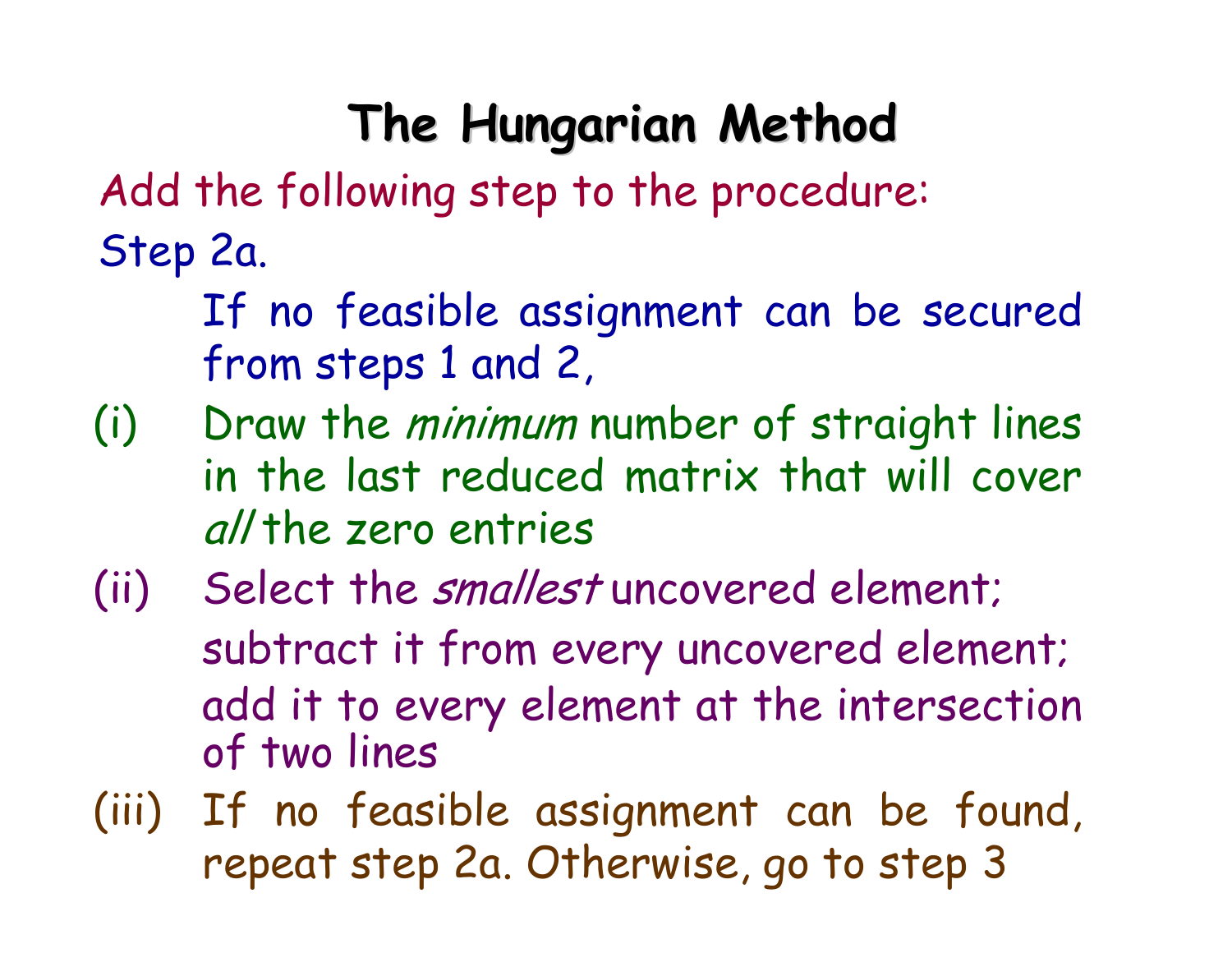

There are six zeroes – no more than two in any one row or column – we need at least three lines Subtract 1 from each uncovered element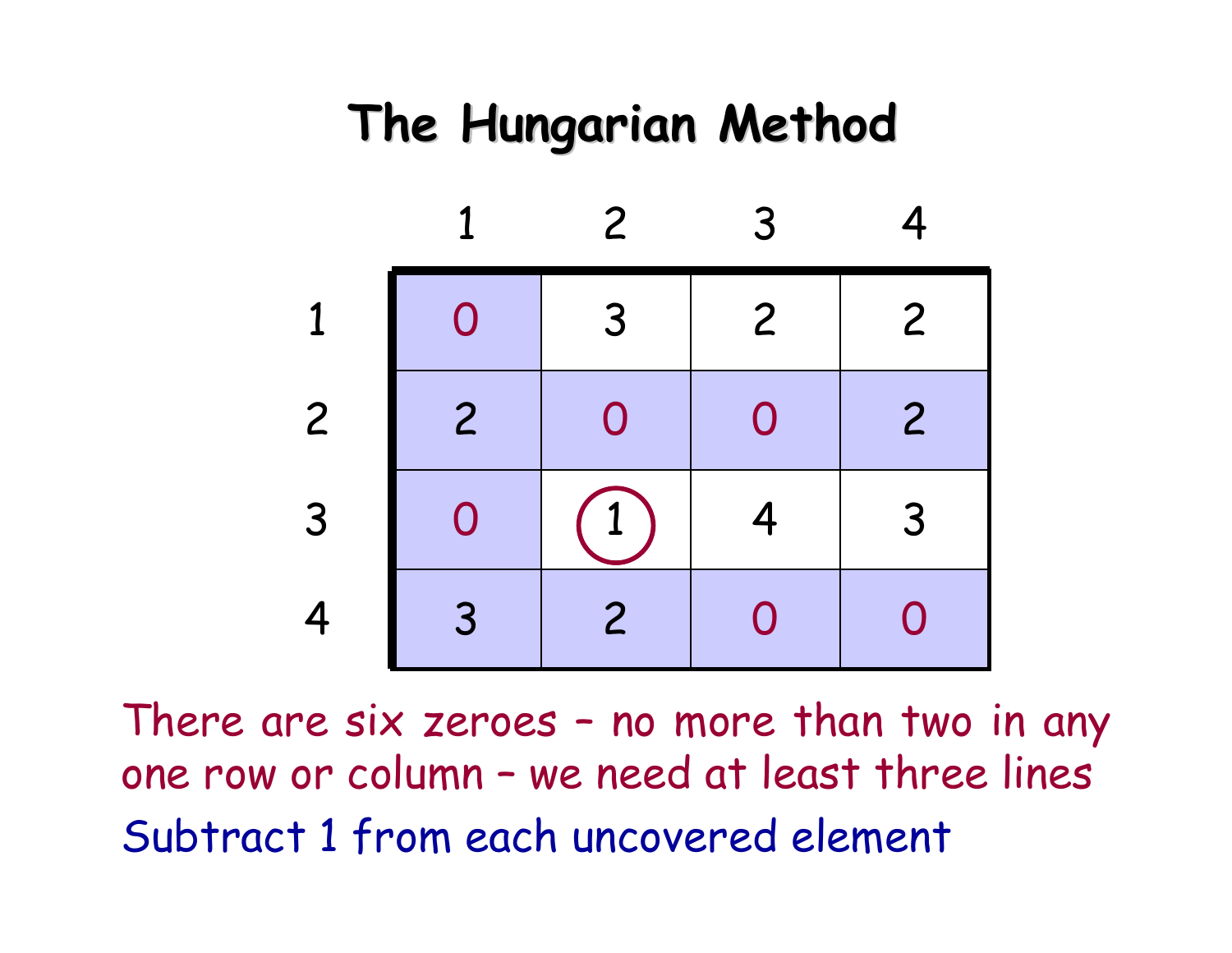

There are six zeroes – no more than two in any one row or column – we need at least three lines Subtract 1 from each uncovered element